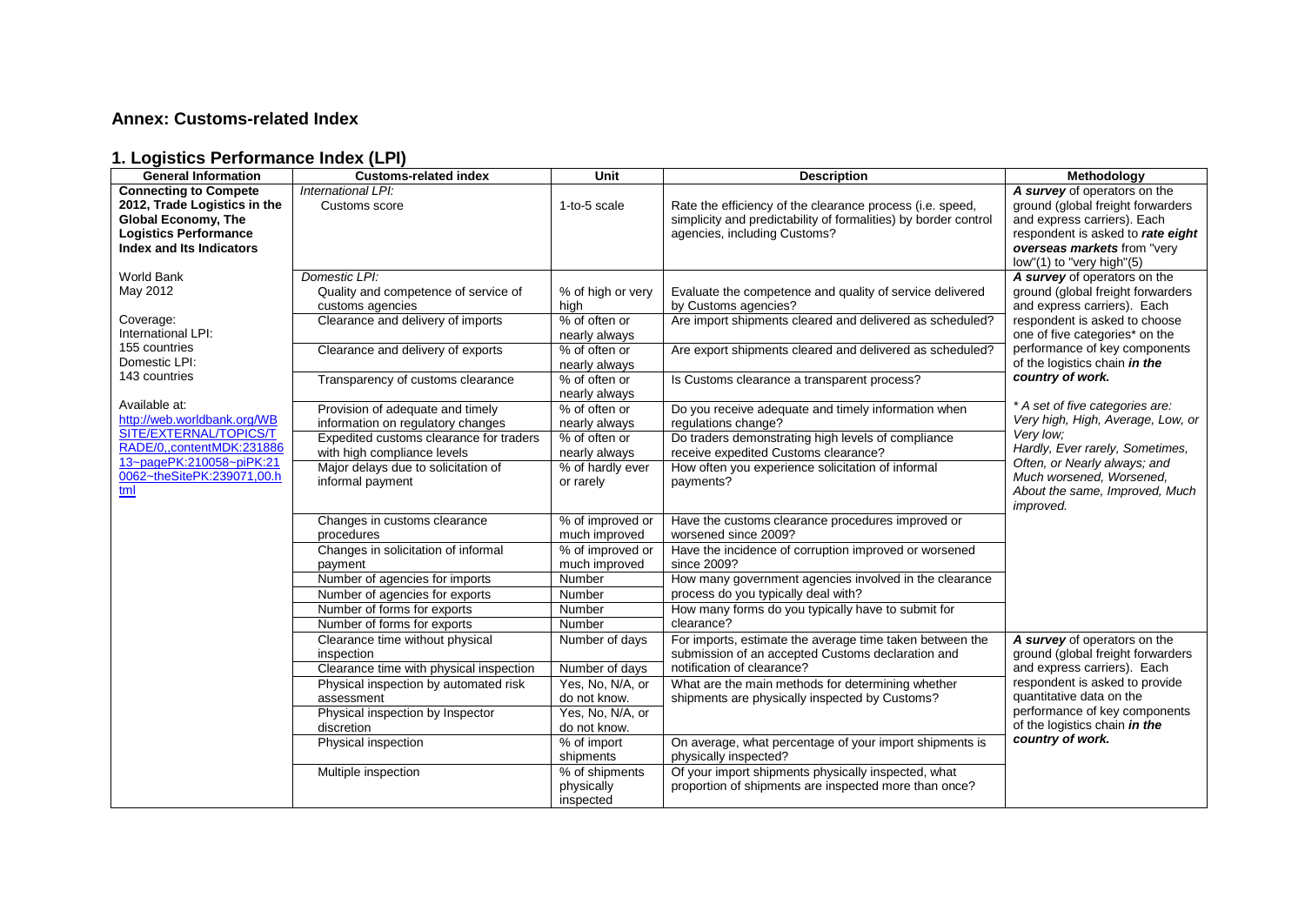# **2. Enabling Trade Index**

| <b>General Information</b>       | <b>Customs-related index</b>               | Unit           | <b>Description</b>                                                         | Methodology                                         |
|----------------------------------|--------------------------------------------|----------------|----------------------------------------------------------------------------|-----------------------------------------------------|
| <b>The Global Enabling Trade</b> | <b>Border Administration</b>               | 1-to-7 scale   | The extent to which the administration at the border                       | The simple average of scores of                     |
| Report 2012                      |                                            |                | facilitates the entry and exit of goods                                    | Pillars 2, 3 and 4 below                            |
|                                  | Pillar 2: Efficiency of customs            | $1-to-7$ scale | The efficiency of customs procedures as perceived by the                   | The simple average of scores                        |
| World Economic Forum             | administration                             |                | private sector, as well as the extent of services provided by              | 2.01-2.02 below after each score                    |
| September 2012                   |                                            |                | customs authorities and related agencies                                   | is normalized into 1-7                              |
| Coverage: 132 countries          | 2.01 - Burden of customs procedures        | 1-to-7 scale   | How would you rate the level of efficiency of customs                      | <b>World Economic Forum.</b>                        |
|                                  |                                            |                | procedures (related to the entry and exit of merchandise)                  | <b>Executive Opinion Survey</b>                     |
| Available at:                    |                                            |                | in your country?                                                           | (2010, 2011)                                        |
| www.weforum.org/reports/glo      | 2.02 - Customs services index              | 0-to-12 scale  | Extent of services provided by customs authorities and                     | Based on the 15 questions of                        |
| bal-enabling-trade-report-       |                                            |                | related agencies                                                           | <b>GEA customs barrier survey</b>                   |
| 2012                             |                                            |                |                                                                            | (2009 or most recent year) that                     |
|                                  |                                            |                |                                                                            | capture different aspects of the                    |
|                                  |                                            |                |                                                                            | services offered by customs and                     |
|                                  |                                            |                |                                                                            | related agencies                                    |
|                                  | Pillar 3: Efficiency of import-export      | 1-to-5 scale   | The effectiveness and efficiency of clearance processes by                 | The simple average of scores                        |
|                                  | procedures                                 |                | customs as well as related border control agencies                         | 3.01-3.07 below after each score                    |
|                                  |                                            |                |                                                                            | and hard data is normalized into                    |
|                                  |                                            |                |                                                                            | $1 - 7$                                             |
|                                  | 3.01 - Efficiency of the clearance process | 1-to-5 scale   | Efficiency of the clearance process by customs and border                  | The World Bank, Logistics<br>Performance Index 2012 |
|                                  | 3.02 - Time to import                      | Number of days | control agencies<br>Number of days necessary to comply with all procedures | The World Bank, Doing                               |
|                                  |                                            |                | required to import goods                                                   | <b>Business 2012</b>                                |
|                                  | 3.03 - Documents to import                 | Number of      | Number of all documents required to import goods                           | The World Bank, Doing                               |
|                                  |                                            | documents      |                                                                            | <b>Business 2012</b>                                |
|                                  | 3.04 - Cost to import                      | US\$ per       | Cost associated with all the procedures                                    | The World Bank, Doing                               |
|                                  |                                            | container      | required to import goods                                                   | <b>Business 2012</b>                                |
|                                  | 3.05 - Time to export                      | Number of days | Number of days necessary to comply with all procedures                     | The World Bank, Doing                               |
|                                  |                                            |                | required to export goods                                                   | <b>Business 2012</b>                                |
|                                  | 3.06 - Documents to export                 | Number of      | Number of documents required to export goods                               | The World Bank, Doing                               |
|                                  |                                            | documents      |                                                                            | <b>Business 2012</b>                                |
|                                  | 3.07 - Cost to export                      | US\$ per       | Cost associated with all the procedures required to export                 | The World Bank, Doing                               |
|                                  |                                            | container      | goods                                                                      | <b>Business 2012</b>                                |
|                                  | Pillar 4: Transparency of border           | 1-to-7 scale   | The pervasiveness of undocumented extra payments or                        | The simple average of scores                        |
|                                  | administration                             |                | bribes connected with imports and exports, as well as the                  | 4.01-4.02 below after each score                    |
|                                  |                                            |                | overall perceived degree of corruption in each country                     | is normalized into 1-7                              |
|                                  |                                            |                |                                                                            |                                                     |
|                                  | 4.01 - Irregular payments in exports and   | 1-to-7 scale   | In your country, how common is it for firms to make                        | <b>World Economic Forum,</b>                        |
|                                  | imports                                    |                | undocumented extra payments or bribes connected with                       | <b>Executive Opinion Survey</b>                     |
|                                  |                                            |                | imports and exports?                                                       | (2010, 2011)                                        |
|                                  | 4.02 - Corruption Perceptions Index        | 0-to-10 scale  | Index of the perceived level of public-sector corruption                   | <b>Transparency International</b>                   |